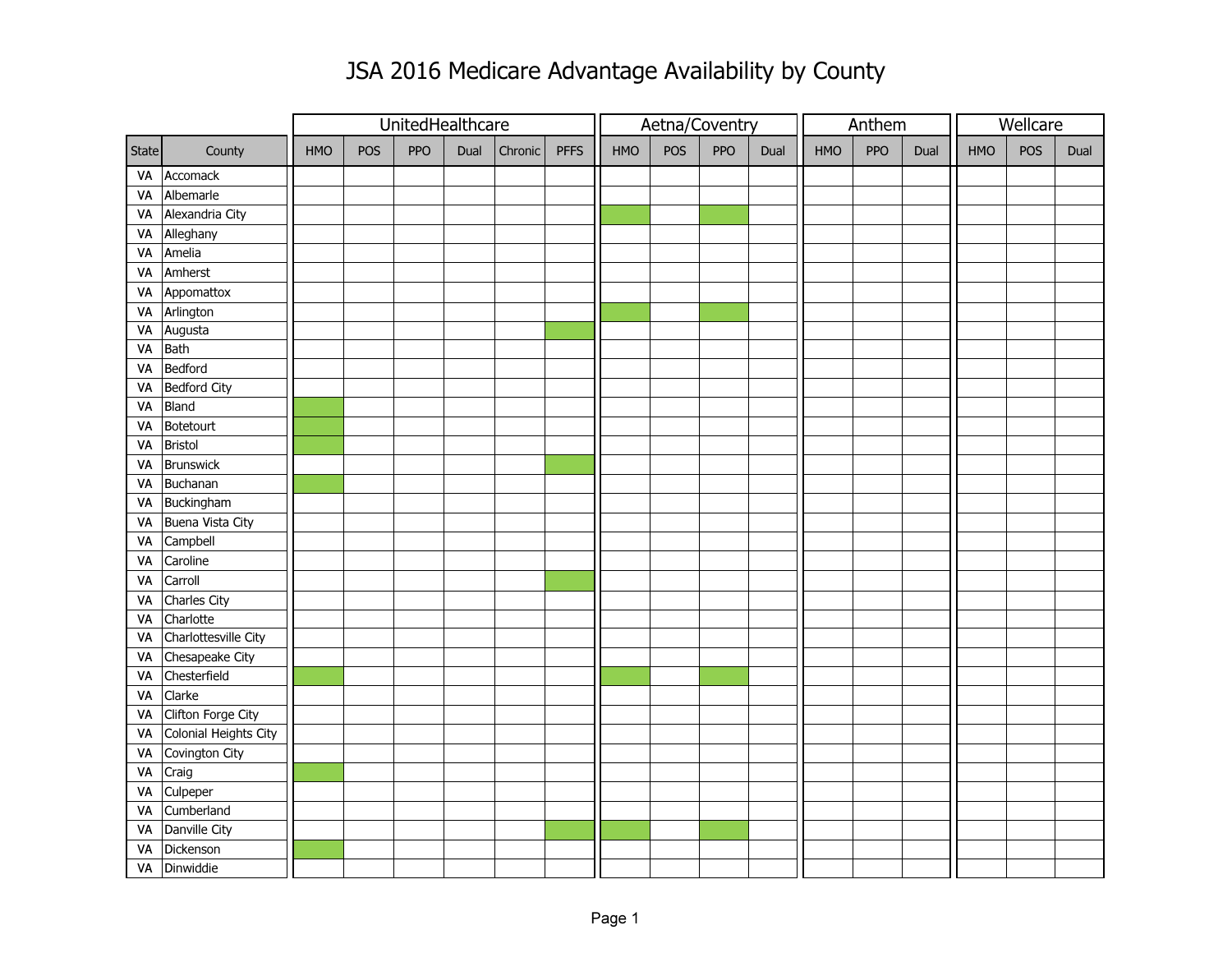|              |                     |     |     | UnitedHealthcare |      |         |             |     |     | Aetna/Coventry |      |     | Anthem     |      | Wellcare |     |      |
|--------------|---------------------|-----|-----|------------------|------|---------|-------------|-----|-----|----------------|------|-----|------------|------|----------|-----|------|
| <b>State</b> | County              | HMO | POS | PPO              | Dual | Chronic | <b>PFFS</b> | HMO | POS | PPO            | Dual | HMO | <b>PPO</b> | Dual | HMO      | POS | Dual |
| VA           | Emporia City        |     |     |                  |      |         |             |     |     |                |      |     |            |      |          |     |      |
| VA           | Essex               |     |     |                  |      |         |             |     |     |                |      |     |            |      |          |     |      |
| VA           | Fairfax             |     |     |                  |      |         |             |     |     |                |      |     |            |      |          |     |      |
| VA           | Fairfax City        |     |     |                  |      |         |             |     |     |                |      |     |            |      |          |     |      |
| VA           | Falls Church City   |     |     |                  |      |         |             |     |     |                |      |     |            |      |          |     |      |
| VA           | Fauquier            |     |     |                  |      |         |             |     |     |                |      |     |            |      |          |     |      |
| VA           | Floyd               |     |     |                  |      |         |             |     |     |                |      |     |            |      |          |     |      |
| VA           | Fluvanna            |     |     |                  |      |         |             |     |     |                |      |     |            |      |          |     |      |
| VA           | Franklin            |     |     |                  |      |         |             |     |     |                |      |     |            |      |          |     |      |
| VA           | Franklin City       |     |     |                  |      |         |             |     |     |                |      |     |            |      |          |     |      |
| VA           | Frederick           |     |     |                  |      |         |             |     |     |                |      |     |            |      |          |     |      |
| VA           | Fredericksburg City |     |     |                  |      |         |             |     |     |                |      |     |            |      |          |     |      |
| VA           | Galax City          |     |     |                  |      |         |             |     |     |                |      |     |            |      |          |     |      |
| VA           | Giles               |     |     |                  |      |         |             |     |     |                |      |     |            |      |          |     |      |
| VA           | Gloucester          |     |     |                  |      |         |             |     |     |                |      |     |            |      |          |     |      |
| VA           | Goochland           |     |     |                  |      |         |             |     |     |                |      |     |            |      |          |     |      |
| VA           | Grayson             |     |     |                  |      |         |             |     |     |                |      |     |            |      |          |     |      |
| VA           | Greene              |     |     |                  |      |         |             |     |     |                |      |     |            |      |          |     |      |
| VA           | Greensville         |     |     |                  |      |         |             |     |     |                |      |     |            |      |          |     |      |
| VA           | Halifax             |     |     |                  |      |         |             |     |     |                |      |     |            |      |          |     |      |
|              | VA Hampton City     |     |     |                  |      |         |             |     |     |                |      |     |            |      |          |     |      |
| VA           | Hanover             |     |     |                  |      |         |             |     |     |                |      |     |            |      |          |     |      |
| VA           | Harrisonburg City   |     |     |                  |      |         |             |     |     |                |      |     |            |      |          |     |      |
| VA           | Henrico             |     |     |                  |      |         |             |     |     |                |      |     |            |      |          |     |      |
| VA           | Henry               |     |     |                  |      |         |             |     |     |                |      |     |            |      |          |     |      |
| VA           | Highland            |     |     |                  |      |         |             |     |     |                |      |     |            |      |          |     |      |
| VA           | Hopewell City       |     |     |                  |      |         |             |     |     |                |      |     |            |      |          |     |      |
| VA           | Isle Of Wight       |     |     |                  |      |         |             |     |     |                |      |     |            |      |          |     |      |
| VA           | James City          |     |     |                  |      |         |             |     |     |                |      |     |            |      |          |     |      |
| VA           | King And Queen      |     |     |                  |      |         |             |     |     |                |      |     |            |      |          |     |      |
| VA           | King George         |     |     |                  |      |         |             |     |     |                |      |     |            |      |          |     |      |
| VA           | King William        |     |     |                  |      |         |             |     |     |                |      |     |            |      |          |     |      |
| VA           | Lancaster           |     |     |                  |      |         |             |     |     |                |      |     |            |      |          |     |      |
| VA           | Lee                 |     |     |                  |      |         |             |     |     |                |      |     |            |      |          |     |      |
| VA           | Lexington City      |     |     |                  |      |         |             |     |     |                |      |     |            |      |          |     |      |
| VA           | Loudoun             |     |     |                  |      |         |             |     |     |                |      |     |            |      |          |     |      |
| VA           | Louisa              |     |     |                  |      |         |             |     |     |                |      |     |            |      |          |     |      |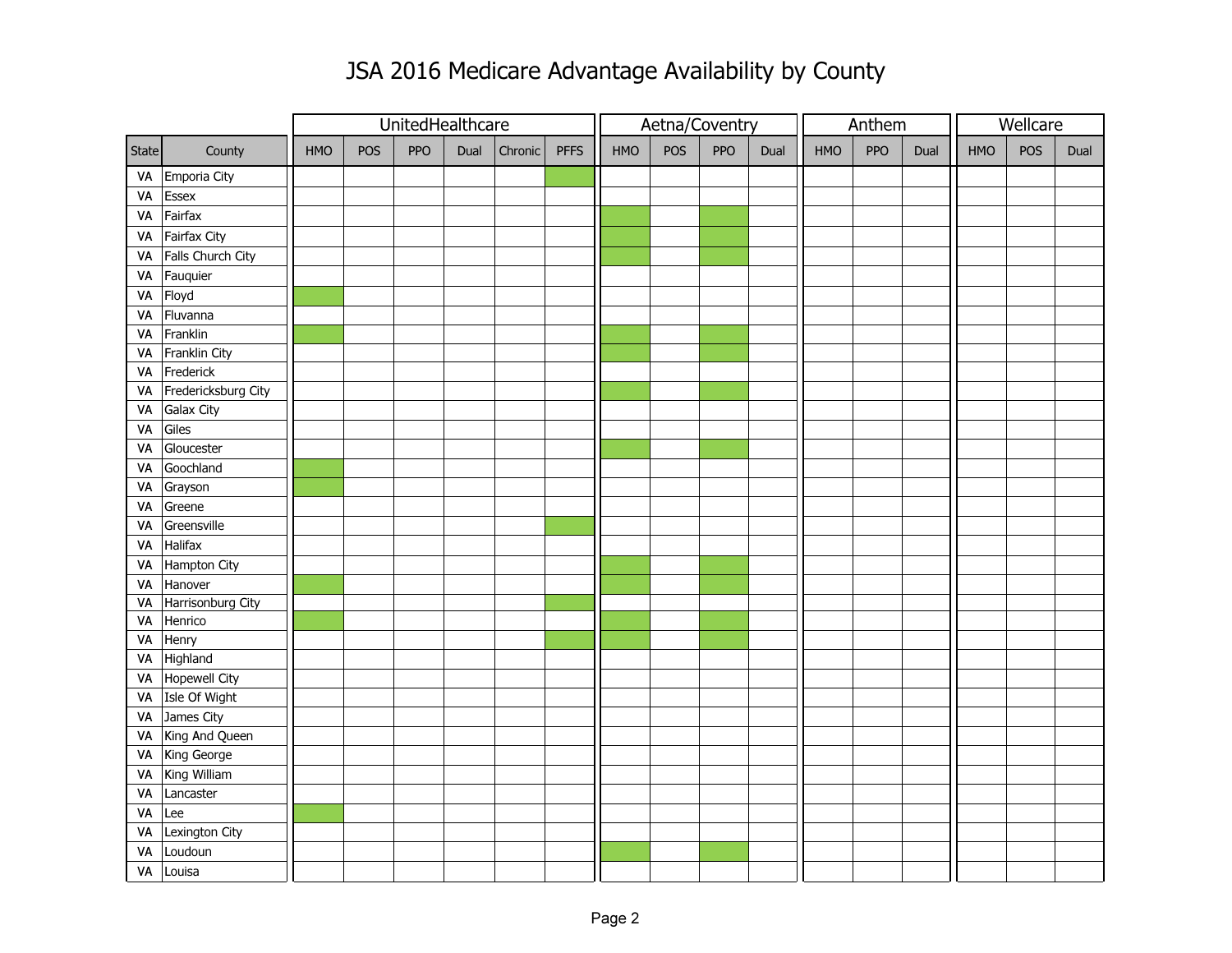|              |                    |     |            | UnitedHealthcare |      |         |             |            |            | Aetna/Coventry |      |     | Anthem     |      | Wellcare   |     |      |
|--------------|--------------------|-----|------------|------------------|------|---------|-------------|------------|------------|----------------|------|-----|------------|------|------------|-----|------|
| <b>State</b> | County             | HMO | <b>POS</b> | PPO              | Dual | Chronic | <b>PFFS</b> | <b>HMO</b> | <b>POS</b> | PPO            | Dual | HMO | <b>PPO</b> | Dual | <b>HMO</b> | POS | Dual |
| VA           | Lunenburg          |     |            |                  |      |         |             |            |            |                |      |     |            |      |            |     |      |
| VA           | Lynchburg City     |     |            |                  |      |         |             |            |            |                |      |     |            |      |            |     |      |
| VA           | Madison            |     |            |                  |      |         |             |            |            |                |      |     |            |      |            |     |      |
| VA           | Manassas City      |     |            |                  |      |         |             |            |            |                |      |     |            |      |            |     |      |
| VA           | Manassas Park City |     |            |                  |      |         |             |            |            |                |      |     |            |      |            |     |      |
| VA           | Martinsville City  |     |            |                  |      |         |             |            |            |                |      |     |            |      |            |     |      |
| VA           | Mathews            |     |            |                  |      |         |             |            |            |                |      |     |            |      |            |     |      |
| VA           | Mecklenburg        |     |            |                  |      |         |             |            |            |                |      |     |            |      |            |     |      |
| VA           | Middlesex          |     |            |                  |      |         |             |            |            |                |      |     |            |      |            |     |      |
| VA           | Montgomery         |     |            |                  |      |         |             |            |            |                |      |     |            |      |            |     |      |
| VA           | Nelson             |     |            |                  |      |         |             |            |            |                |      |     |            |      |            |     |      |
| VA           | New Kent           |     |            |                  |      |         |             |            |            |                |      |     |            |      |            |     |      |
| VA           | Newport News City  |     |            |                  |      |         |             |            |            |                |      |     |            |      |            |     |      |
| VA           | Norfolk City       |     |            |                  |      |         |             |            |            |                |      |     |            |      |            |     |      |
| VA           | Northampton        |     |            |                  |      |         |             |            |            |                |      |     |            |      |            |     |      |
| VA           | Northumberland     |     |            |                  |      |         |             |            |            |                |      |     |            |      |            |     |      |
| VA           | Norton City        |     |            |                  |      |         |             |            |            |                |      |     |            |      |            |     |      |
| VA           | Nottoway           |     |            |                  |      |         |             |            |            |                |      |     |            |      |            |     |      |
| VA           | Orange             |     |            |                  |      |         |             |            |            |                |      |     |            |      |            |     |      |
| VA           | Page               |     |            |                  |      |         |             |            |            |                |      |     |            |      |            |     |      |
| VA           | Patrick            |     |            |                  |      |         |             |            |            |                |      |     |            |      |            |     |      |
| VA           | Petersburg City    |     |            |                  |      |         |             |            |            |                |      |     |            |      |            |     |      |
| VA           | Pittsylvania       |     |            |                  |      |         |             |            |            |                |      |     |            |      |            |     |      |
| VA           | Poquoson City      |     |            |                  |      |         |             |            |            |                |      |     |            |      |            |     |      |
| VA           | Portsmouth City    |     |            |                  |      |         |             |            |            |                |      |     |            |      |            |     |      |
| VA           | Powhatan           |     |            |                  |      |         |             |            |            |                |      |     |            |      |            |     |      |
| VA           | Prince Edward      |     |            |                  |      |         |             |            |            |                |      |     |            |      |            |     |      |
| VA           | Prince George      |     |            |                  |      |         |             |            |            |                |      |     |            |      |            |     |      |
| VA           | Prince William     |     |            |                  |      |         |             |            |            |                |      |     |            |      |            |     |      |
| VA           | Pulaski            |     |            |                  |      |         |             |            |            |                |      |     |            |      |            |     |      |
| VA           | Radford City       |     |            |                  |      |         |             |            |            |                |      |     |            |      |            |     |      |
| VA           | Rappahannock       |     |            |                  |      |         |             |            |            |                |      |     |            |      |            |     |      |
| VA           | Richmond           |     |            |                  |      |         |             |            |            |                |      |     |            |      |            |     |      |
| VA           | Richmond City      |     |            |                  |      |         |             |            |            |                |      |     |            |      |            |     |      |
| VA           | Roanoke            |     |            |                  |      |         |             |            |            |                |      |     |            |      |            |     |      |
| VA           | Roanoke City       |     |            |                  |      |         |             |            |            |                |      |     |            |      |            |     |      |
|              | VA Rockbridge      |     |            |                  |      |         |             |            |            |                |      |     |            |      |            |     |      |